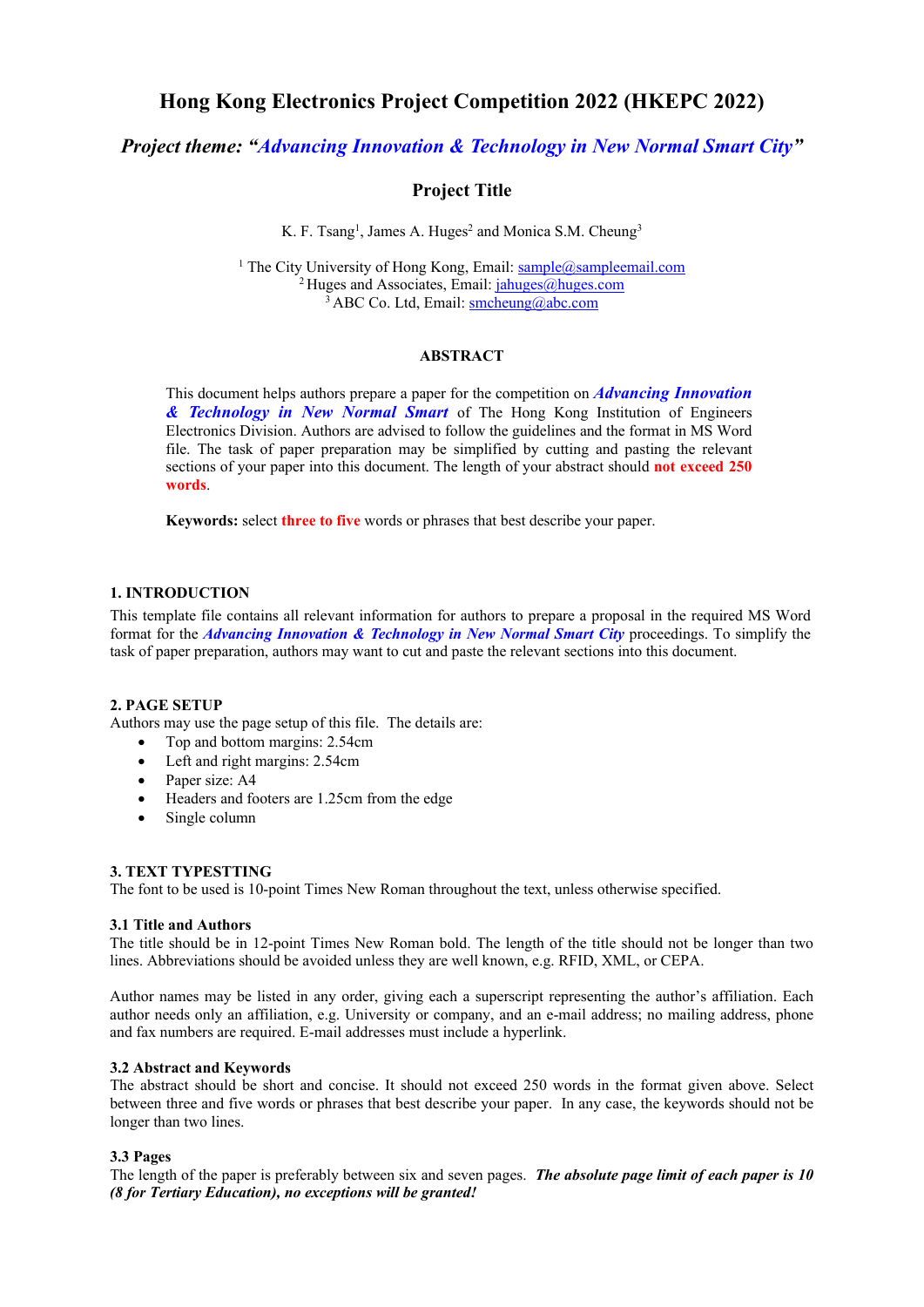All pages are in single-column format, starting at the top of every page. Typical arrangement of the various sections may be as follows:

• *Introduction*

Half or one page to introduce the background, previous work and ideas, etc.

• *Main body*

Define the smart city characteristics, explain the idea of your concept and the future further development potential

Outline the approach of your work, explain the details of your design, present results, examples, case studies, etc

- *Conclusions.* One or two short paragraphs to conclude your work. Do not give a summary of your paper.
- *Acknowledgements.* You may wish to acknowledge sponsors or colleagues who have assisted. Keep it short.
- *References.* Should not be more than 15.
- *Appendix.* Avoid appendix whenever possible.

## **3.4 References and Citations**

List your references alphabetically at the end of the paper. The listing as well as the citations should be done by numbers in brackets, e.g. [1]. Block references are in the form [2-4]. Single and block references can be combined, e.g. [1],[3],[5-9],[15]. The format of references is given at the end of this document.

References can include journal articles, conference papers (refereed or non-refereed), books or book chapters, web sites, e-papers, accessible government documents, patents, and audio-visual materials on a CD.

#### **3.5 Page Numbers**

Please do not include page numbers, headers and footers. These will be added later when the papers are merged into the proceedings.

#### **3.6 Figures and tables**

Insert each figure or table to where it belongs, and centre it. Please use the following formats:

- Bitmaps: JPG
- Line drawings: any line drawing format, e.g. PS, EPS, WMF.
- It is not necessary to use image resolution higher than 300dpi, because it would make the size of your file excessively large.



Fig. 1. Add a short caption to each figure at the centre of the line.

Each figure and table should be given a short and concise caption at the centre of the line.

| <b>Product</b> | ID    | Lot size |
|----------------|-------|----------|
| Shaft          | 90224 | 1000     |
| Bush           | 90255 | 2000     |
| bearing        | 90266 | 2000     |

Table. 1. Add a short caption to each table at the centre of the line.

Tables should be inserted close to their reference, centred and captioned, just like figures.